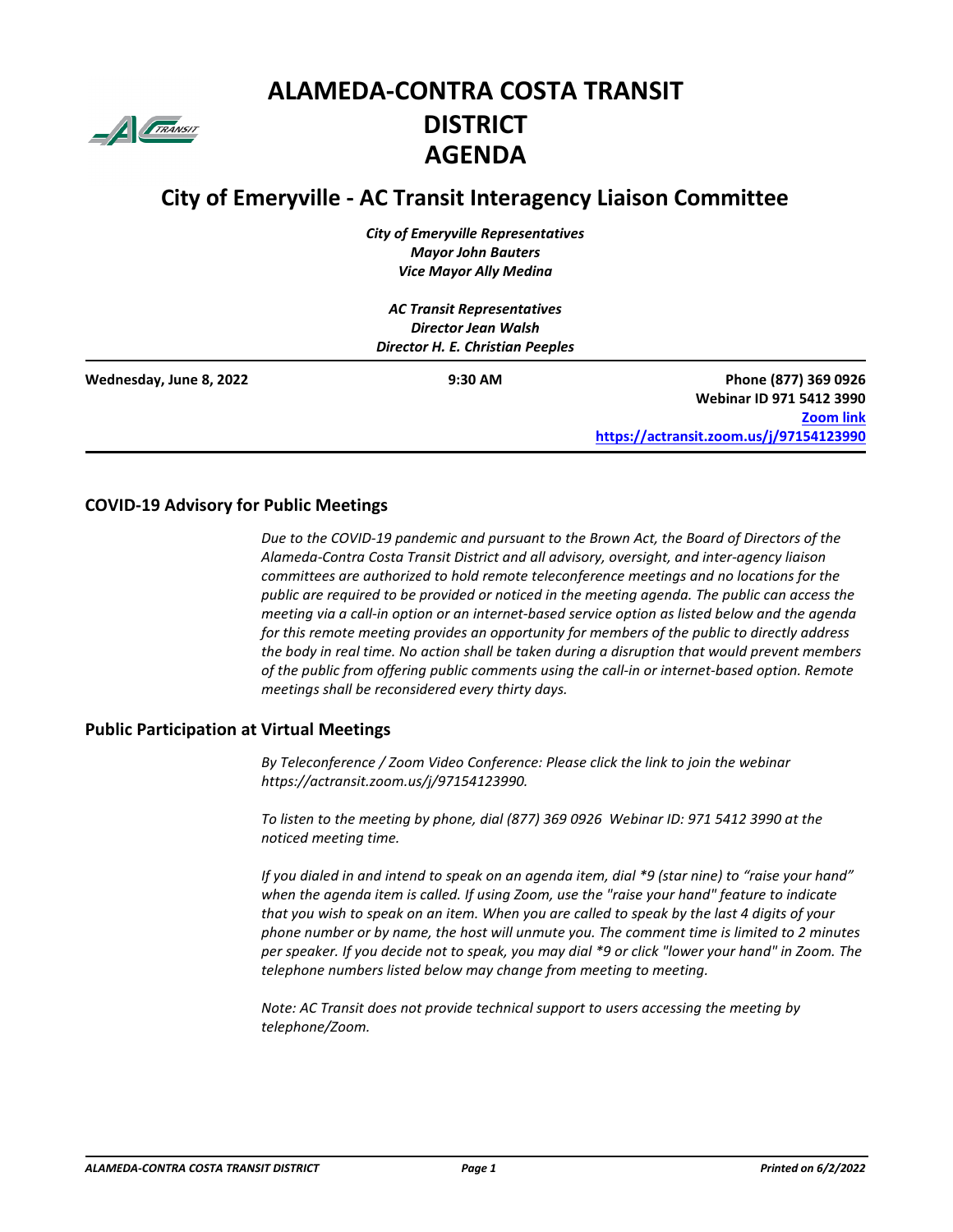**AGENDA**

# **1. OPENING**

- A. Roll Call/Welcome and Introductions All 3 minutes [22-333](http://actransit.legistar.com/gateway.aspx?m=l&id=/matter.aspx?key=5111)
	- B. Announcements/Public Comments 2 minutes

#### **2. NEW DISCUSSION ITEMS**

- [22-334](http://actransit.legistar.com/gateway.aspx?m=l&id=/matter.aspx?key=5112)
- A. Update on New Service Network. (VERBAL) Presenter: AC Transit

# **3. UPDATE ON PAST ITEMS**

- A. Update on AC Transit Service. (VERBAL) [22-335](http://actransit.legistar.com/gateway.aspx?m=l&id=/matter.aspx?key=5113)
	- Presenter: AC Transit
	- B. 40th Street Transit Only Lanes and Multimodal Enhancements Project.
	- (VERBAL)
		- Presenter: Emeryville
	- C. Powell I-80 Transit Improvement Project. (VERBAL) Presenter: Emeryville
	- D. AC Transit San Pablo Avenue Rapid Corridor Project (TPI3). (VERBAL) Presenter: AC Transit

# **4. FUTURE AGENDA ITEMS**

[22-336](http://actransit.legistar.com/gateway.aspx?m=l&id=/matter.aspx?key=5114)

- A. San Pablo Avenue Corridor Project Alameda CTC
	- B. RM3 Funding Allocation AC Transit
	- C. Amtrak Service Summary AC Transit
	- D. Transit Signal Priority and How it Relates to Pedestrian Activation (Pedestrian Pushbuttons) - [Requested by Director Walsh] - AC Transit

# **5. COMMITTEE MEMBER COMMENTS**

# **6. PROPOSED DATE AND TIME OF NEXT REGULAR MEETING**

# **7. ADJOURNMENT**